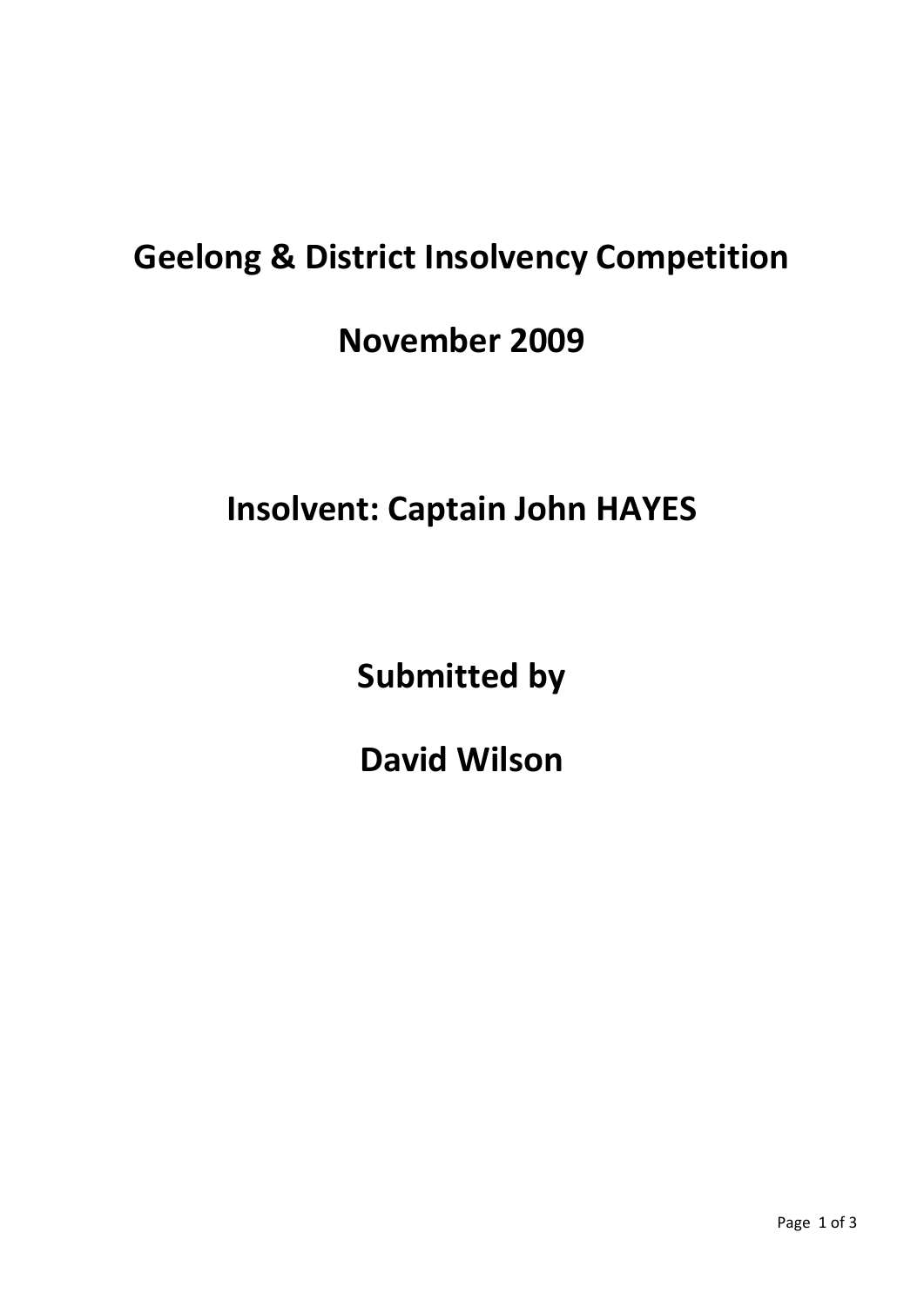## **Captain John Hayes, Mariner – Insolvent.**

In 1852 Geelong was a thoroughfare, Corio bay was becoming cluttered with shipping, some abandoned by their crew, and people were flocking to the gold fields of central Victoria. In some ways at this time Geelong was earning its nickname of "the Pivot". The town was the turning point, people arrived, equipped themselves, and left heading north. Geelong was only in its infancy; the first settlers only arriving in the mid thirties; it was a very scattered settlement with two main areas of habitation, one on the coast of Corio Bay, the other alongside the River Barwon. The town was rough with few substantial buildings and as yet little character.

Yet when Captain John Hayes sailed into Corio Bay as Master of the "Go Ahead" that year he saw the potential for himself as the Master of a small vessel in coastal trade around Port Phillip, trading between the competing towns of Melbourne and Geelong in the newly promoted State of Victoria. The small vessel in which he had entered the bay was just the type of vessel needed to cross the bar which blocked entrance to Corio Bay to larger vessels which were forced to offload at Point Nelson and their goods and passengers carted to the township some miles away.

His vision of the potential was what caused him to settle in Geelong and confine himself to serving on small vessels for the next 37 years, abandoning any plans he may have had to follow in his father's footsteps in the great ocean going fast Clipper ships.

In having established his wife Ann and family in Geelong he proceeded to trade in various vessels around Port Phillip including the "Amelia" and the steamer "Reliance". In this later ship he was involved in the attempt to tow the"Sea Nymph" from the rocks at Cowies Creek. 1868 His father arrived to retire and be near his son, Captain John Hayes senior at retirement was Master of the clipper ship "The Flying Eagle"

Perhaps it was his father's or his wife's failing health, or his growing family that made Captain John decided to invest in a role on land. He sought and secured a Publican's Licence for The Hayes Family Hotel on the corner of Malop and Bellarine Streets.

In 1871 He in Partnership with another well known Captain of the Mosquito Fleet; the small vessels of the Bay Trade, became agents for The Melbourne and Geelong Lighterage Company. They arranged seasonal excursions to Clifton Mineral Springs in the "Kangaroo". Their greatest venture for the year though was the purchase of the 26 ton NSW built Ketch the "James and Amelia" an old but sound ship very useful for the bay trade.

It is now that many things turn black for the Hayes family. On the 12<sup>th</sup> May 1872 Ann was delivered of a still born daughter in their residence at the Hotel. The family mourned for the loss of this their ninth child. Then on the 13<sup>th</sup> September of the same year the Ketch "James and Amelia" dragged its anchor in a storm while waiting to unload its cargo of timber for the new jetty at Drysdale, with Captain John Hayes Senior as Master. The vessel went on to rocks and became a complete loss, with only portion of the load being salvageable. To add to their concerns the Hotel business was failing and there seemed no way to resolve their finances.